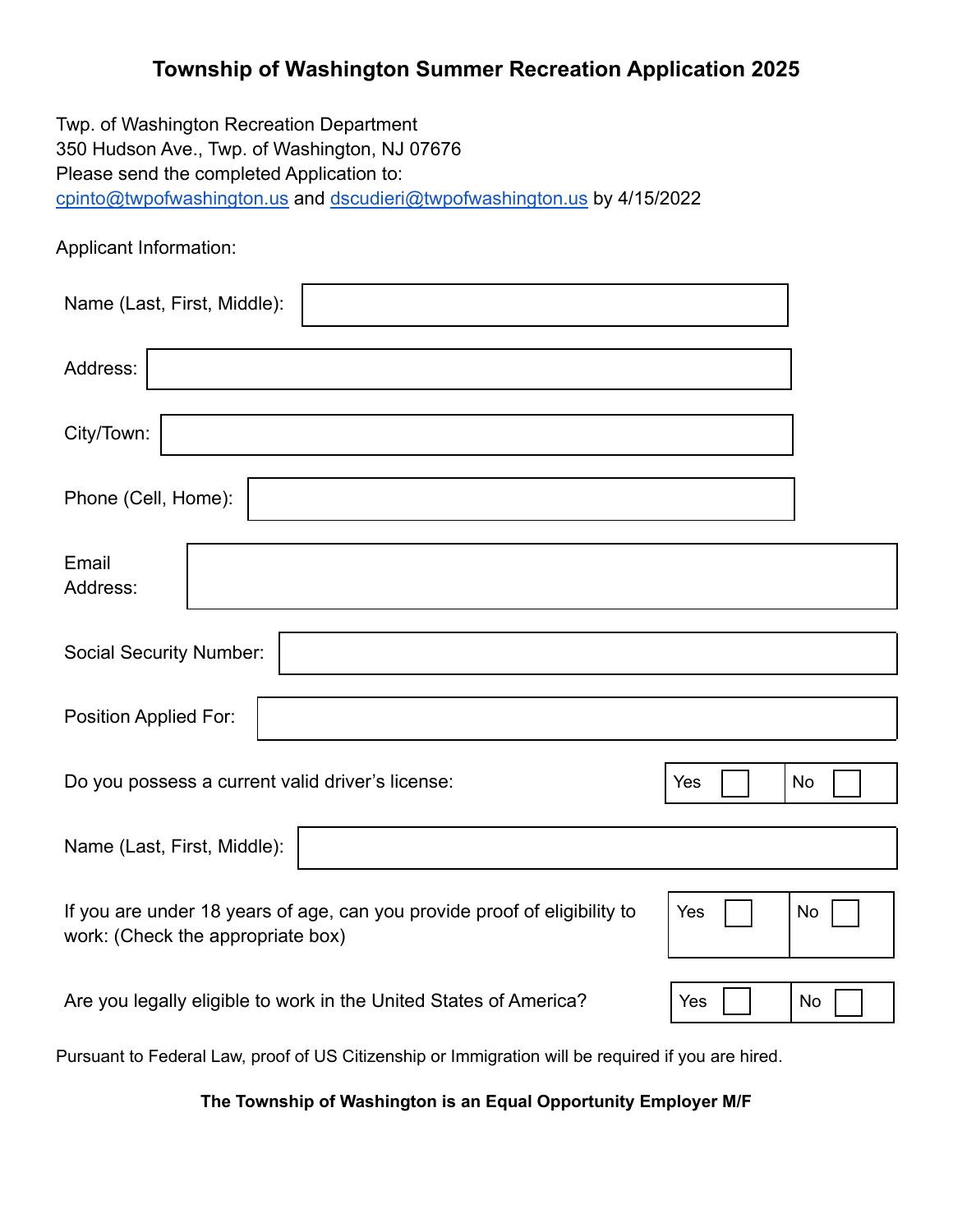## **Employment History:**

| <b>Employer:</b>                                           | <b>Date Started:</b> |                                       | Date Left: |  |
|------------------------------------------------------------|----------------------|---------------------------------------|------------|--|
| <b>Address:</b>                                            | <b>Job Title:</b>    |                                       | Salary:    |  |
| <b>Work</b><br><b>Performed:</b>                           |                      | <b>Reason for</b><br>leaving:         |            |  |
| Supervisor'<br>s Name and<br><b>Email/Phone</b><br>Number: |                      | May we<br>contact for<br>a reference: |            |  |

| Employer:                                                  | <b>Date Started:</b> |                                       | Date Left: |  |
|------------------------------------------------------------|----------------------|---------------------------------------|------------|--|
| <b>Address:</b>                                            | <b>Job Title:</b>    |                                       | Salary:    |  |
| <b>Work</b><br><b>Performed:</b>                           |                      | <b>Reason for</b><br>leaving:         |            |  |
| Supervisor'<br>s Name and<br><b>Email/Phone</b><br>Number: |                      | May we<br>contact for<br>a reference: |            |  |

| Employer:                                                  | <b>Date Started:</b> |                                       | Date Left: |  |
|------------------------------------------------------------|----------------------|---------------------------------------|------------|--|
| <b>Address:</b>                                            | <b>Job Title:</b>    |                                       | Salary:    |  |
| <b>Work</b><br><b>Performed:</b>                           |                      | <b>Reason for</b><br>leaving:         |            |  |
| Supervisor'<br>s Name and<br><b>Email/Phone</b><br>Number: |                      | May we<br>contact for<br>a reference: |            |  |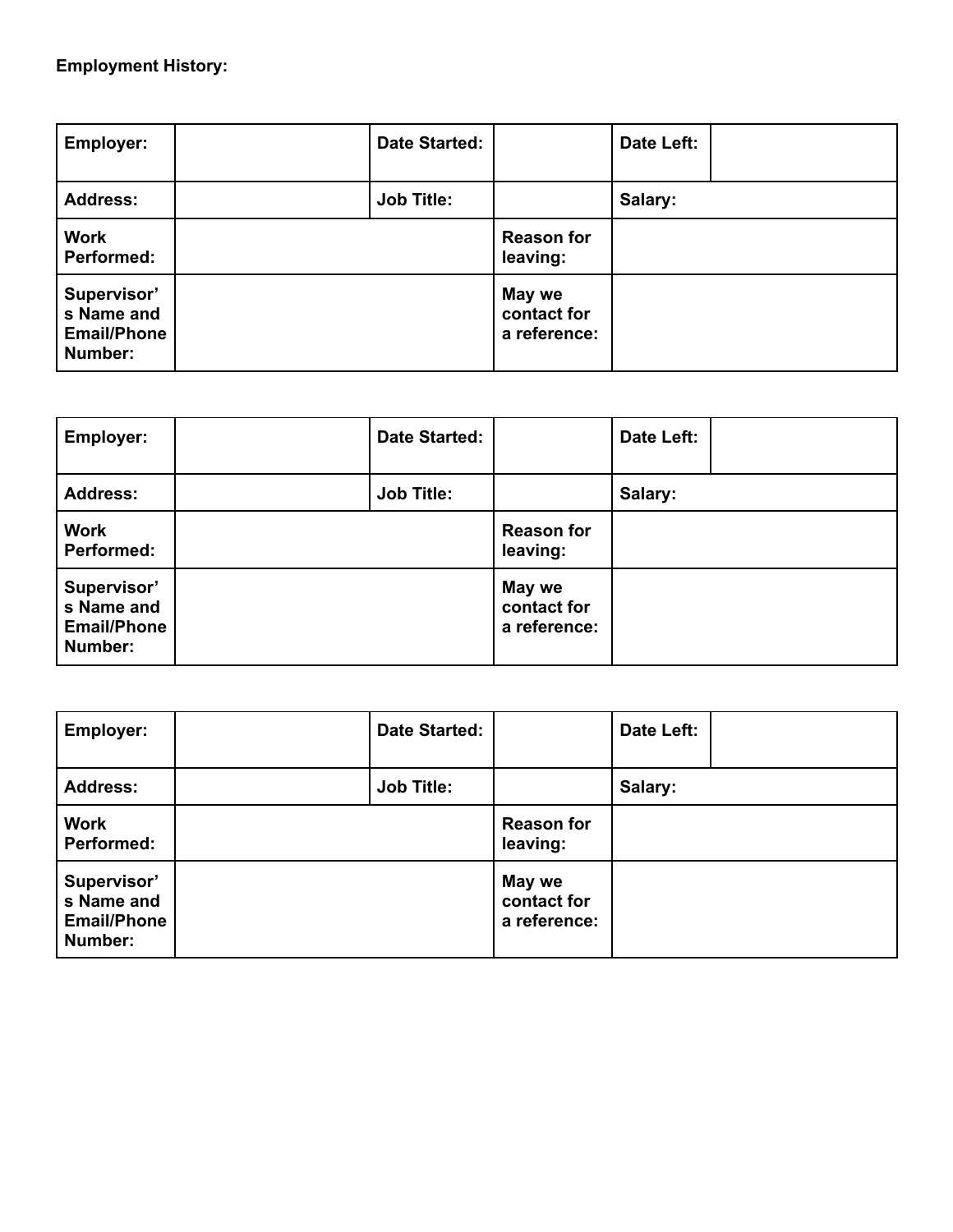**Education:** Provide information on your formal schooling and education. Include elementary, secondary, and post-secondary education, if any. Include any formal vocational or professional education. For high school and post-secondary education, indicate any major or specialty, such as academic, business, or trade.

|          | School: | <b>Years Completed:</b><br>(1,2,3,4) | Graduated: (Y/N) | <b>Major Field</b> |
|----------|---------|--------------------------------------|------------------|--------------------|
| High:    |         |                                      |                  |                    |
| College: |         |                                      |                  |                    |
| Other:   |         |                                      |                  |                    |

**Languages:** List any foreign languages you know and indicate your level of proficiency:

| Language: | <b>Speak Some:</b> | <b>Speak Fluently:</b> | Read: | Write: |
|-----------|--------------------|------------------------|-------|--------|
|           |                    |                        |       |        |
|           |                    |                        |       |        |
|           |                    |                        |       |        |

**Special Skills or Experience:** State any special skills, experience, training, licenses, certifications, or other factors that make you qualified for the position for which you are applying.

**Comments and Additional Information:** Is there any additional information about you that we should consider?

**References:** Provide the names, addresses and phone numbers of three people whom we may contact as a reference. **They should not be relatives or former supervisors.**